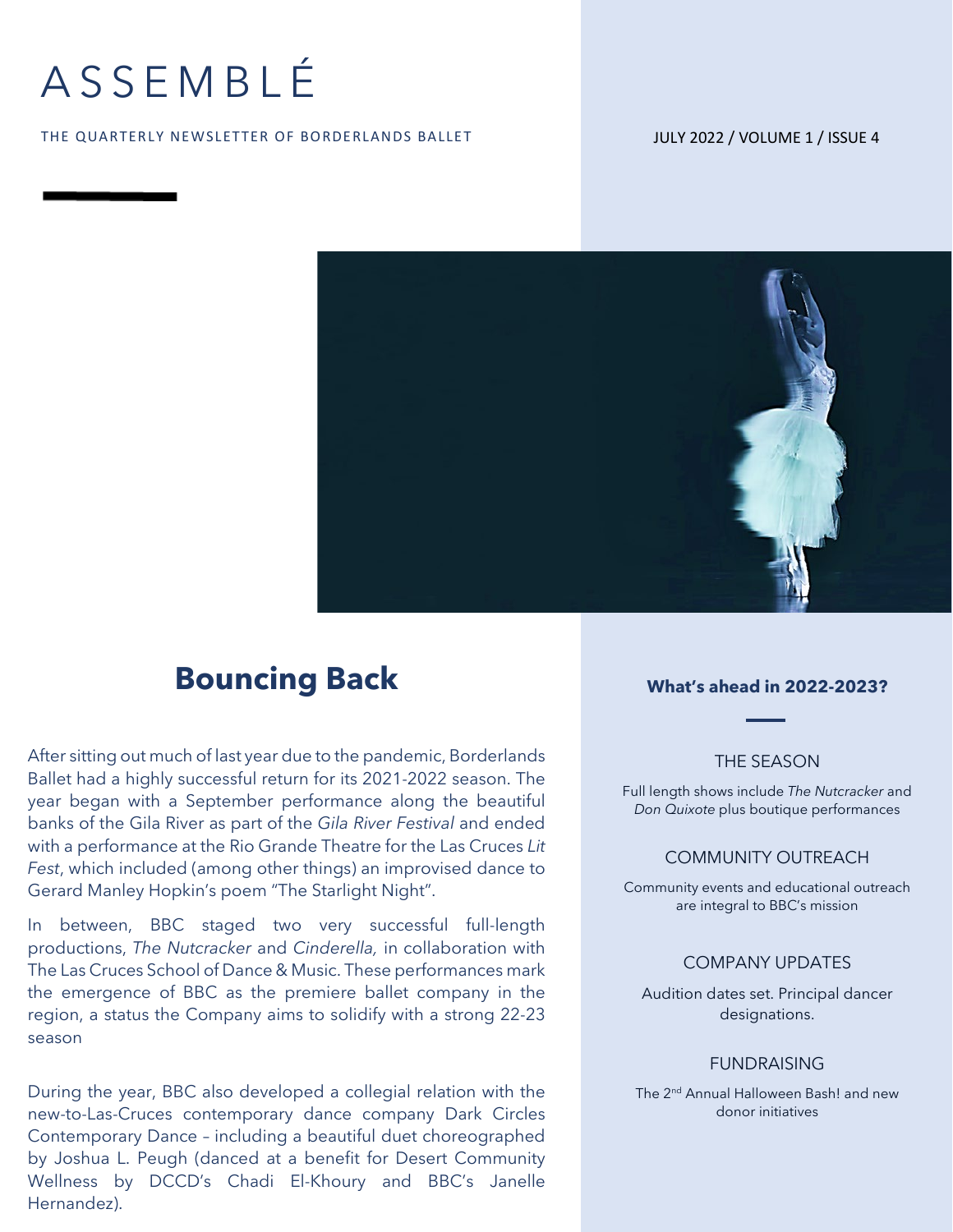## Season Preview: Nutcracker, Don Q., & More

*The Nutcracker* (December 2022). After serious deliberation, artistic director Monique Foster decided to commit BBC to an annual production of the beloved holiday ballet, *The Nutcracker.* For many families, attending *The Nutcracker* is a ritual of the holiday season. An annual *Nutcracker* allows Borderlands to focus on the development this breath-taking ballet and provides the community with a spectacle to treasure and revisit year after year.

*Don Quixote* (May 2023). Tilting at windmills – the perfect metaphor for battling monsters of our own creation. *Don Quixote* is an apt parable for the human condition and BBC will bring this poignant and timely story to the stage in the spring of 2023. Romance, comedy, and the misguided chivalry of the knighterrant and his faithful partner, Sancho Panza, make for one of the most memorable ballets ever staged.

While these full-length ballets will constitute BBC's major focus, we pride ourselves on the development of innovative, shorter works presented in boutique venues. These productions allow a more intimate and, in some ways, a more impactful dance experience. If you want to experience the raw emotive power of dance, we encourage you to attend our smaller productions.



## Community Outreach



Community outreach has been a focus of Borderlands Ballet since its inception. This season BBC was honored to dance at the Gila River Festival in support of our region's most precious and increasingly scarce resource, water. We also instituted a free community ballet masterclass which included live accompaniment by Marco Antonio Jimenez, who prior to the pandemic played in New York for ABT and NYCB. We hope to continue and expand those commitments again this season.

In addition, BBC aims to revive its school show program, with daytime performances of *The Nutcracker* for local school children. Many local kids lack the resources and support to attend performing arts productions. These shows provide access to high-quality productions by paying for bussing to and from the ASNMSU Center for the Arts and providing admission at a negligible price.

We are always on the lookout for worthy groups to support and/or collaborate with. So, if you or someone you know thinks we might be a good fit, please reach out (575-525- 5670).

Borderlands Ballet Company · 1390 N. Main, Las Cruces, NM · 575-525-5670 [www.borderlands-ballet.com](http://www.borderlands-ballet.com/) · [borderlands.ballet@gmail.com](mailto:borderlands.ballet@gmail.com)